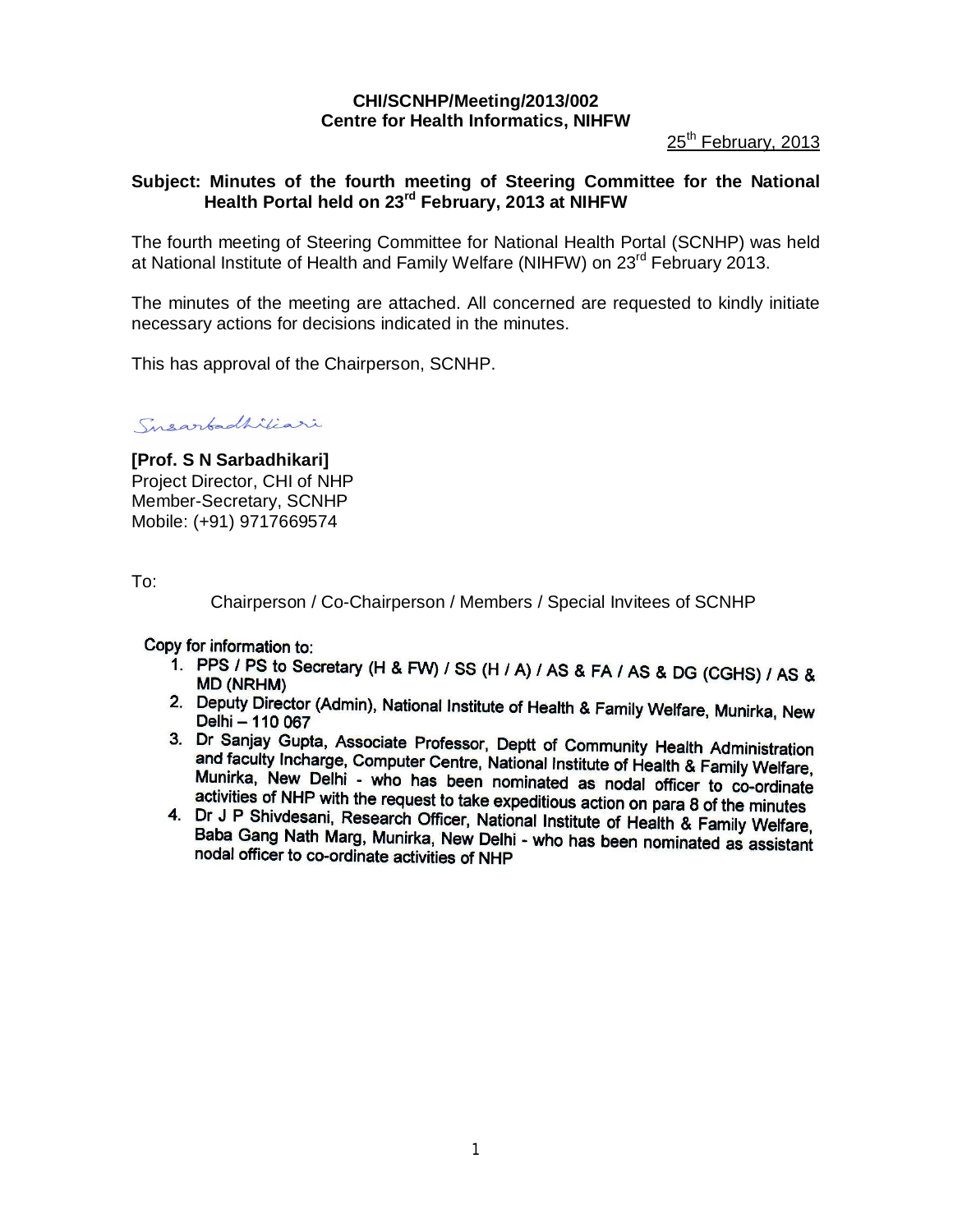### **Subject: Minutes of the fourth meeting of Steering Committee for the National Health Portal held on 23rd February, 2013 at NIHFW**

The fourth meeting of Steering Committee for National Health Portal (SCNHP) was held at NIHFW on 23rd February 2013. Members who attended are mentioned in the Annexure-I. In place of Dr. Y K Sharma, Mr. Rajesh Gera, DDG, NIC attended. Special Invitees who attended were: Mr. B S Bedi, Dr. B K Gairola and Mr. Amit Agrawal. Regrets were sent by Prof. S K MIshra, and Dr. S Rawat.

The detailed Agenda is given in Annexure-II. The presentation of the PD, CHI is in Annexure-III.

The meeting started with a video call (from Chicago) by Dr. Sam Pitroda, Advisor to the Prime Minister on Public Information, Infrastructure and Innovation, and, the Chairman of the National Innovation Council. He congratulated the Steering Committee for taking forward the National Health Portal (NHP) and expressed hope that with the Project Director (PD) for the NHP taking charge from Jan 23, 2013, now things will move fast and the NHP can be formally launched on Aug 16, 2013, as envisaged by the PD, NHP. He urged to start simple and include authentic information on common public health issues. He also expressed hope that it will be able to integrate with the other activities like i-HIND or Indian Health Information Network development and would be able to utilize the NKN infrastructure to reach out to all the states.

Dr. Shiban K Ganju, the facilitator for the Working Group on Health Literacy and Portal, that had prepared the Detailed Project Report for the NHP also joined the video call and stressed on the need for integration with i-HIND and also with the Planning Commission's target of achieving Universal health care (UHC) that will require common financial and health information architecture (e.g., interoperable Electronic / Personal health records).

Prof. J K Das, Director, NIHFW formally welcomed all and handed over the proceedings to Prof. N K Ganguly, the Chairman of the SCNHP.

Prof. Ganguly expressed satisfaction that the PD for NHP has joined on Jan 23, 2013; In his opening remarks he also mentioned that the major issues to be addressed are (i) Finance, (ii) Governance, (iii) Procurement and, (iv) Infratructure. He then asked Ms. Madhu Bala to present the views of the Ministry of health and family welfare (MoHFW).

Ms. Madhu Bala said that the Ministry wants the launch to be quick (August 16, 2013 is realistic) and is willing to help in all possible ways.

Then Prof. Ganguly asked PD of NHP, Prof. S N Sarbadhikari to present his vision, achievements and challenges. The latter the then presented his vision for the NHP, the targets achieved / in process, items that require help (and discussion) and presented with some action items for the way forward.

The presentation by the PD, CHI was interspersed with lively discussions among the participants. The SCNHP approved the targeted launch date of **Aug 16, 2013** for the NHP and the name of the domain that is being booked viz., **http://nhp.gov.in**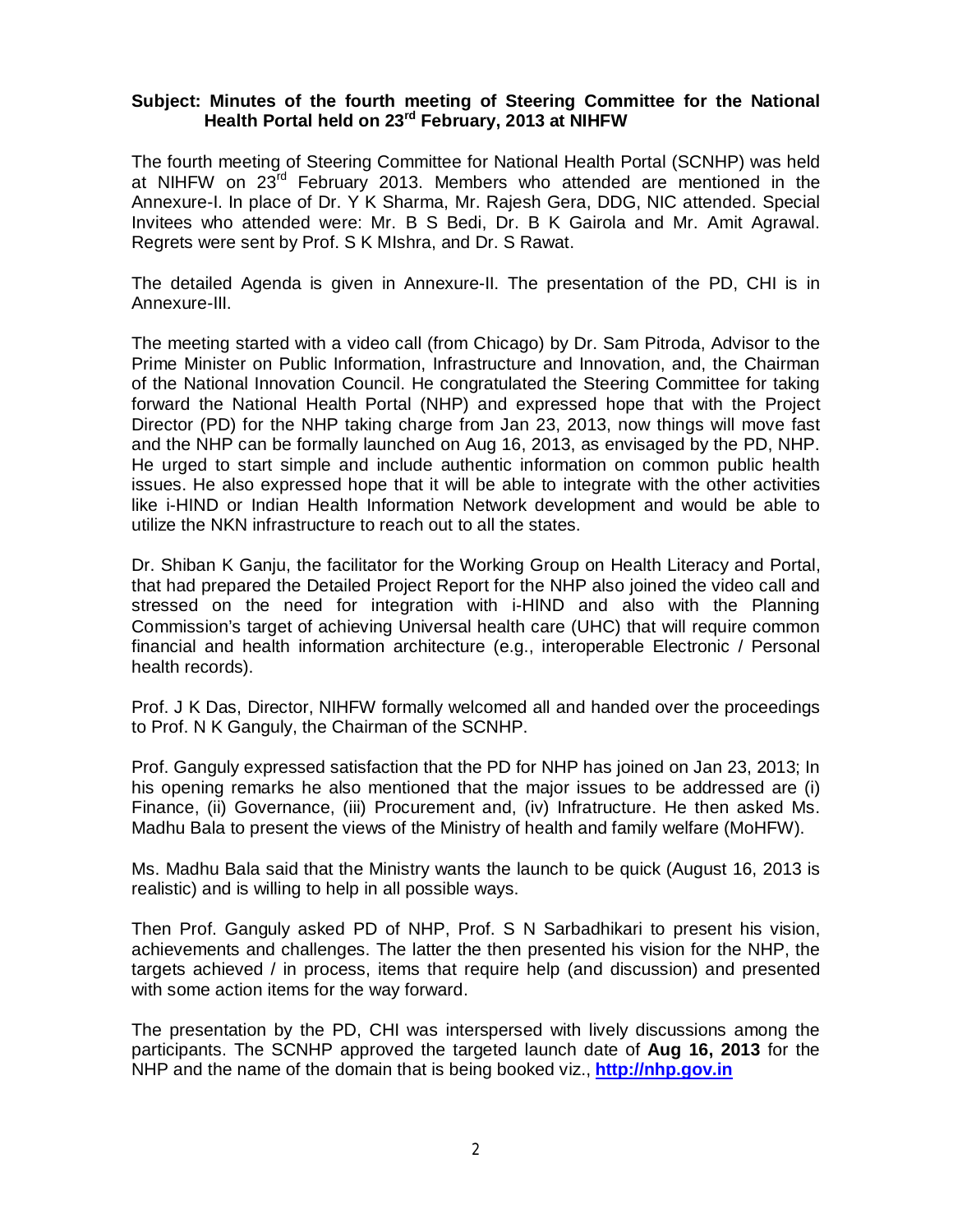The other action items that emerged from those discussions are as follows.

- 1. Advertisements for the posts of 1 Deputy Director (Technical) and 2 Assistant Director (Technical) have been put up. The recruitment should be completed as early as possible. For the post of Additional Director (Technical), a fresh advertisement may be issued instead of directly offering the post to the third nominee empanelled for the post of PD, CHI by the Search-cum-Selection Committee.
- 2. The **Management Committee** comprising of Director, NIHFW (Chairman), DD(A), NIHFW (Member Secretary), PD, CHI; Representative of MoHFW, Mr. Rajesh Gera, DDG, NIC and Dr. Sanjay Gupta, NIHFW should meet immediately and set the TORs and arrange to appoint on contract basis the 15 remaining staff of CHI and 7 staff for the Project Management Team (PMT) for the NHP. If need be, for a 6-month period, Consultants may be hired as per norms followed by NIC and NKN in this regard. Adequate space should be provided by NIHFW for the smooth functioning of the appointed staff. The Committee is to further explore the expansion plans for the staff and space as described in the Detailed Project Report for the NHP.
- 3. For deciding on the technical requirements (hardware, software, networks) for the NHP and selecting appropriate vendors or collaborators, a **Technical Advisory Committee (TAC)** was formed, as a Sub-Committee of SCNHP, with the following members:
	- a. Dr. B K Gairola, NKN (Chairperson)
	- b. Mr. B S Bedi, C-DAC (Co-Chair)
	- c. Mr. Rajesh Gera, NIC
	- d. Dr. S Rawat, IIIT, Hyderabad
	- e. Dr. Meera Singh, ICMR
	- f. Dr. S Ramakrishnan, NISG
	- g. Mr. Sukhdev Singh, NIC
	- h. Mr Sastry Tumuluri, Advisor on e-Governance, Govt. of Haryana
	- i. Dr. Sanjay Sood, Principal Consultant, National eGovernance Plan
	- j. Dr. J P Shivdasani, NIHFW
	- k. Prof. S N Sarbadhikari, CHI of NHP (Member Secretary)

The TAC should meet immediately and inform the SCNHP regarding the decisions.

- 4. For deciding on the content requirements for the NHP, a **Content Advisory Committee (CAC)** was formed, as a Sub-Committee of SCNHP, with the following members:
	- a. Prof. S N Sarbadhikari, CHI of NHP (Chairperson)
	- b. Prof. Lalit Dandona, PHFI (Co-Chair)
	- c. Prof. S K Mishra, SGPGI, Lucknow
	- d. Ms. Madhu Bala, MoHFW
	- e. Prof. J K Das, Director, NIHFW (He is empowered to nominate more members to this Committee)
	- f. Dr. B V Adkoli, AIIMS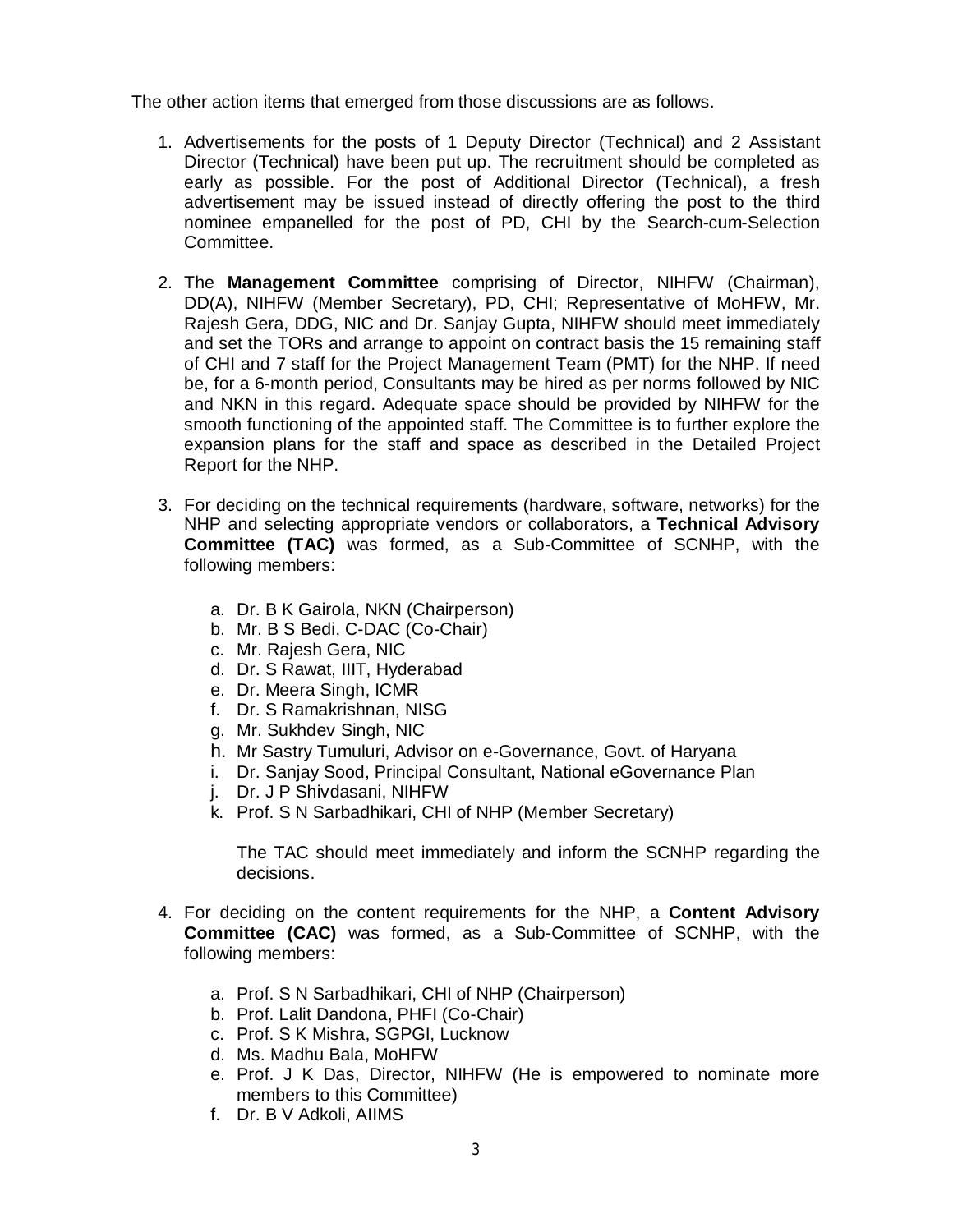- g. Dr. Suresh K, AHSD, Hyderabad
- h. Dr. Tony D S Raj, SJRI, Bengaluru
- i. Prof. Rajeev Sangal, IIIT, Hyderabad
- j. Prof. Manas K Mandal, Director, DIPR
- k. Prof. Chandan Ghosh, NIDM
- l. Prof. Sanjay Bedi, President, IAMI
- m. Prof. Indrajit Bhattacharya, IIHMR
- n. Mr. Gaur Sunder, C-DAC, Pune
- o. Dr. Sanjay Gupta, NIHFW
- p. Additional Director, CHI of NHP (Member Secretary)
- q. Further members may be co-opted over time from various relevant NGOs and also from end users of the NHP.

The CAC should have an initial meeting immediately and inform the SCNHP regarding the decisions.

- 5. The PD, CHI has received expression of interest from Kerala Government to launch the NHP simultaneously in New Delhi and Trivandrum. He is also in talks for possible collaborations with the Governments of Maharashtra and Odisha for possible simultaneous launch in Mumbai and Bhubaneswar. Prof. N K Ganguly opined that it will be the best option to present the possibilities to the Health Secretary, Government of India and seek his opinion, guidance and active support for collaborating with the various state governments.
- 6. The SCNHP decided to meet normally at least once every two months (end-April '13, end-June '13 and en-August-'13) over the next six months – and, if need be, to meet more frequently to facilitate the launch of the NHP on August 16, 2013.
- 7. The meeting ended with a vote of thanks to the Chair.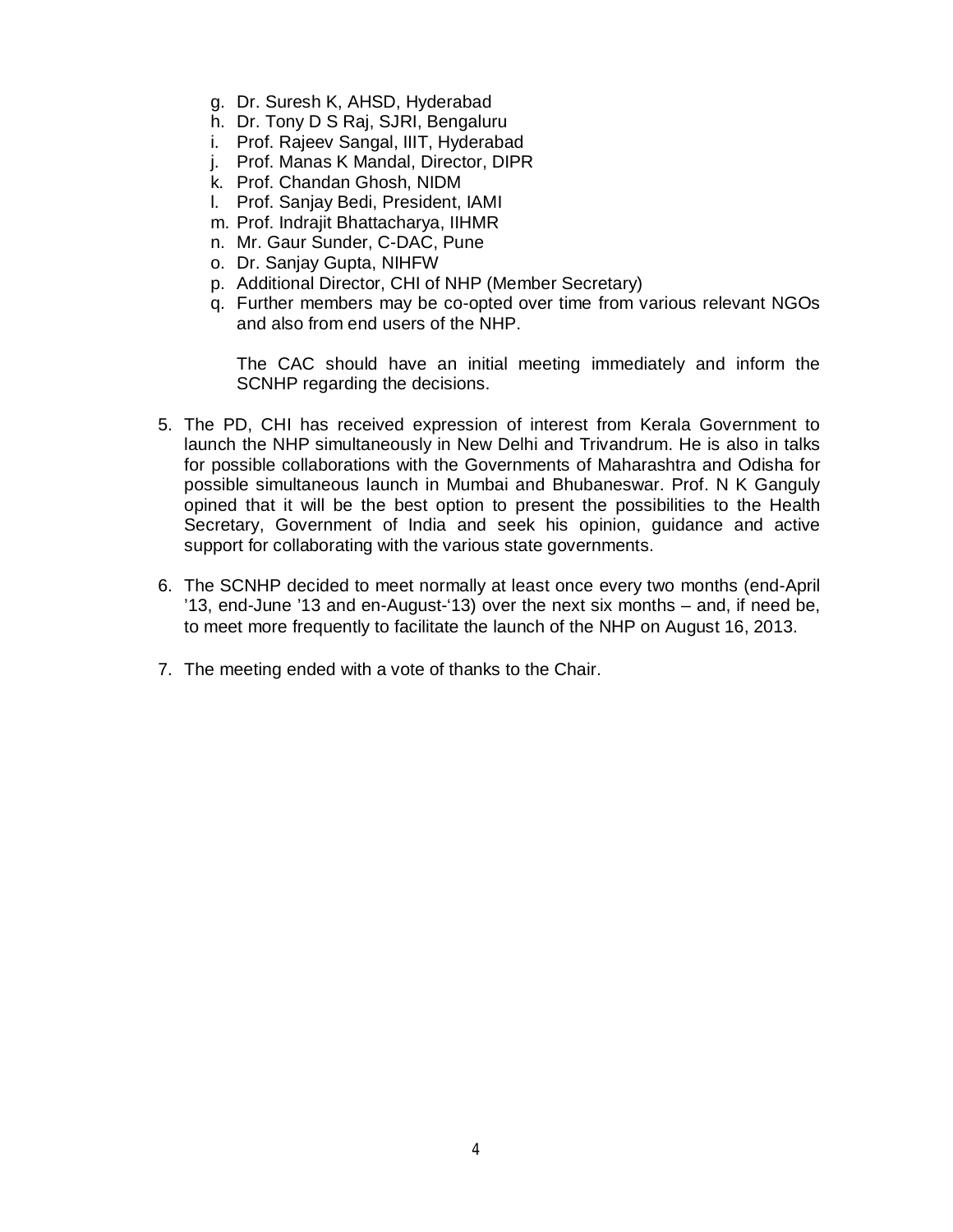#### **Annexure-I**

### **List of Participants**

- 1. Prof. N. K. Ganguly
- 2. Prof. L M Nath
- 3. Prof. J. K. Das
- 4. Prof. S N Sarbadhikari
- **5.** Ms Madhu Bala
- **6.** Mr. PC Cyriac
- **7.** Dr. B V Adkoli
- **8.** Dr. Suresh Kochattil
- **9.** Mr. Rajesh Gera
- **10.** Dr. Meera Singh
- **11.** Dr. Venkatesh, NACO
- **12.** Mr. B S Bedi
- **13.** Mr. Alok Verma
- **14.** Dr. B K Gairola
- **15.** Mr. Amit Agrawal